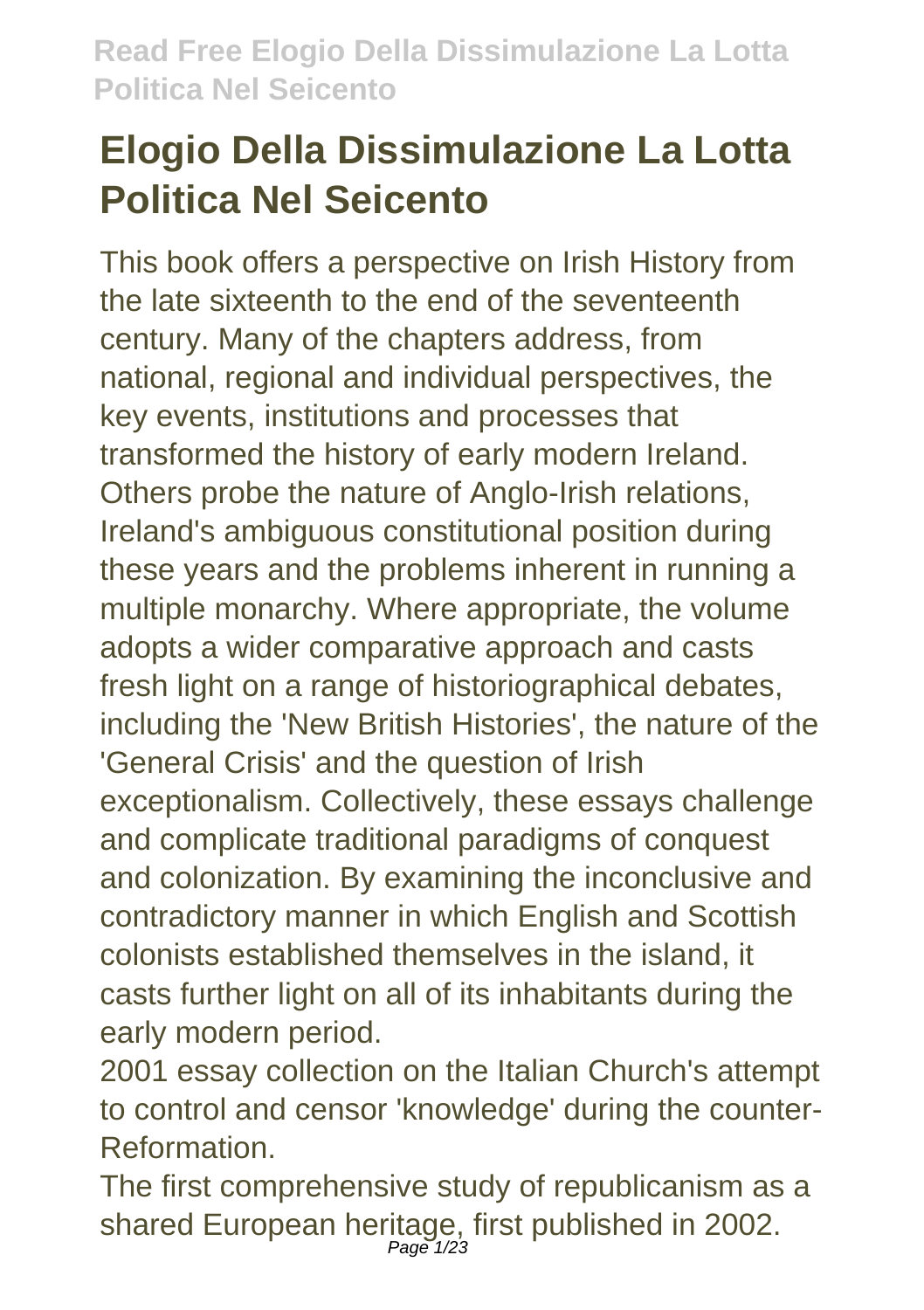From the mid-sixteenth century onwards, the Italian Protomedicato tribunals, Colleges of Physicians, or Health Offices (jurisdiction varied from state to state) required charlatans to submit their wares for inspection and, upon approval, pay a licence fee in order to set up a stage from which to perform and sell them. The licensing of charlatans became an administrative routine. As far as the medical magistracies were concerned, charlatans had a defineable identity, constituting a specific trade or occupation. This book studies the way charlatans were represented, by contemporaries and by historians, how they saw themselves and, most importantly, it reconstructs the place of charlatans in early modern Italy. It explores the goods and services charlatans provided, their dealings with the public and their marketing strategies. It does so from a range of perspectives: social, cultural, economic, political, geographical, biographical and, of course, medical. Charlatans are not just some curiosity on the fringes of medicine: they offered health care to an extraordinarily wide sector of the population. Moreover, from their origins in Renaissance Italy, the Italian ciarlatano was the prototype for itinerant medical practitioners throughout Europe. This book offers a different look at charlatans. It is the first to take seriously the licences issued to charlatans in the Italian states, compiling them into a 'charlatans database' of over 1,300 charlatans active throughout Page 2/23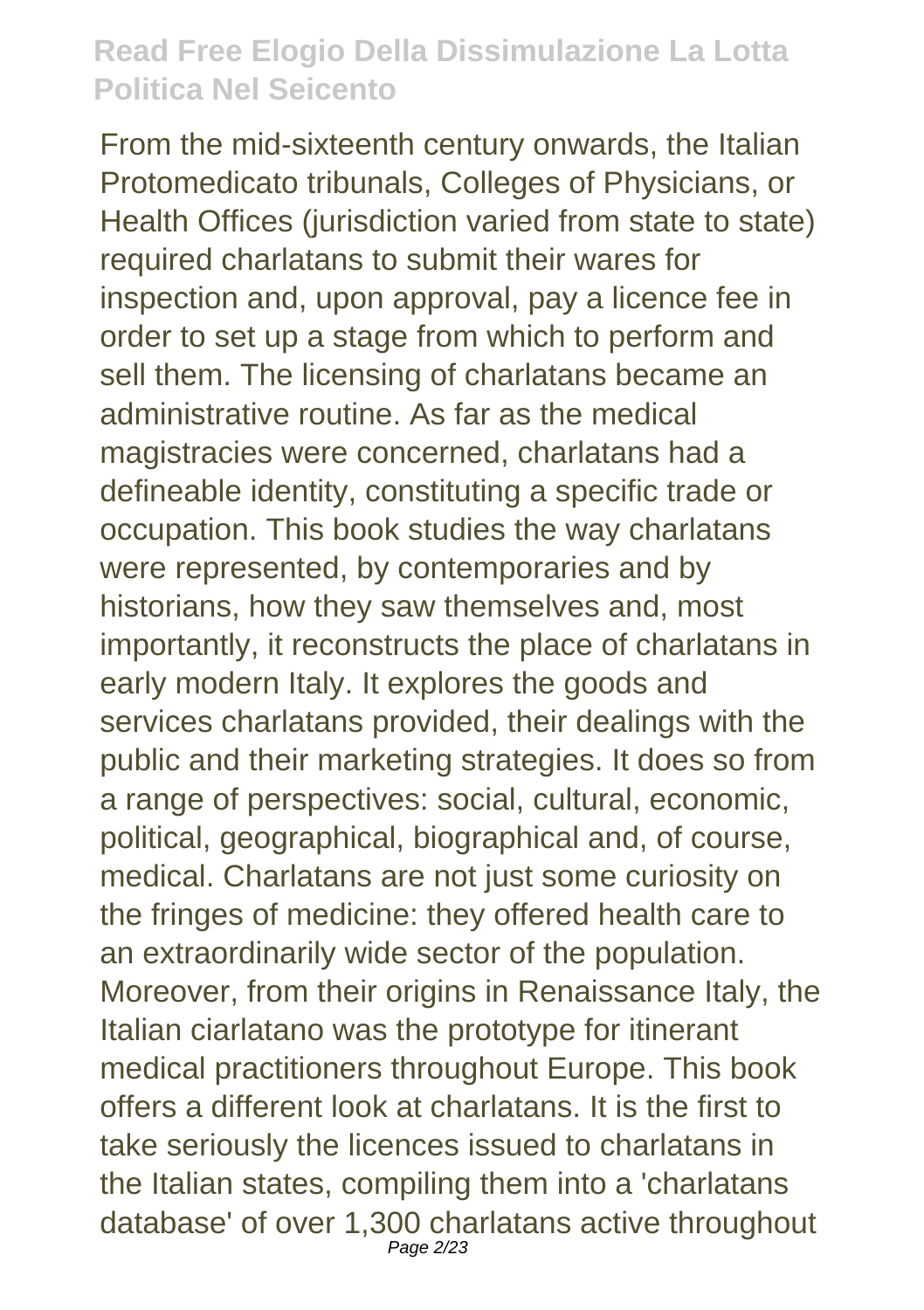Italy over the course of some three centuries. In addition, it makes use of other types of archival documents, such as trial records and wills, to give the charlatans a human face, as well as a wide range of artistic and printed sources, not forgetting the output of the charlatans themselves, in the form of handbills and pamphlets.

In the cultural and social formations of the past, practices exist for the generation and integration of moments having and giving sense with the objective of strengthening the cultural and social cohesion. Such practices and processes have a constructive character, even if this is not always the intention of the actors themselves. As the production of sense is one of the central fields of action of cultural and political practice, the articles examine with an interdisciplinary perspective how, in different contexts, the construction of sense was organized and implemented as a cultural practice. French response to the capture and enslavement of French citizens and subjects by Muslim corsairs in the Mediterranean.

Originally published in Italian as L'Uomo Barocco (Editori Laterza), in 1991. Several chapters are published from the authors' original Englishlanguage versions, revised; one has been translated form the author's original French-language version, revised. Contributors develop a portrait of institutions, ideologies, intellectual themes, and  $P$ age  $3/23$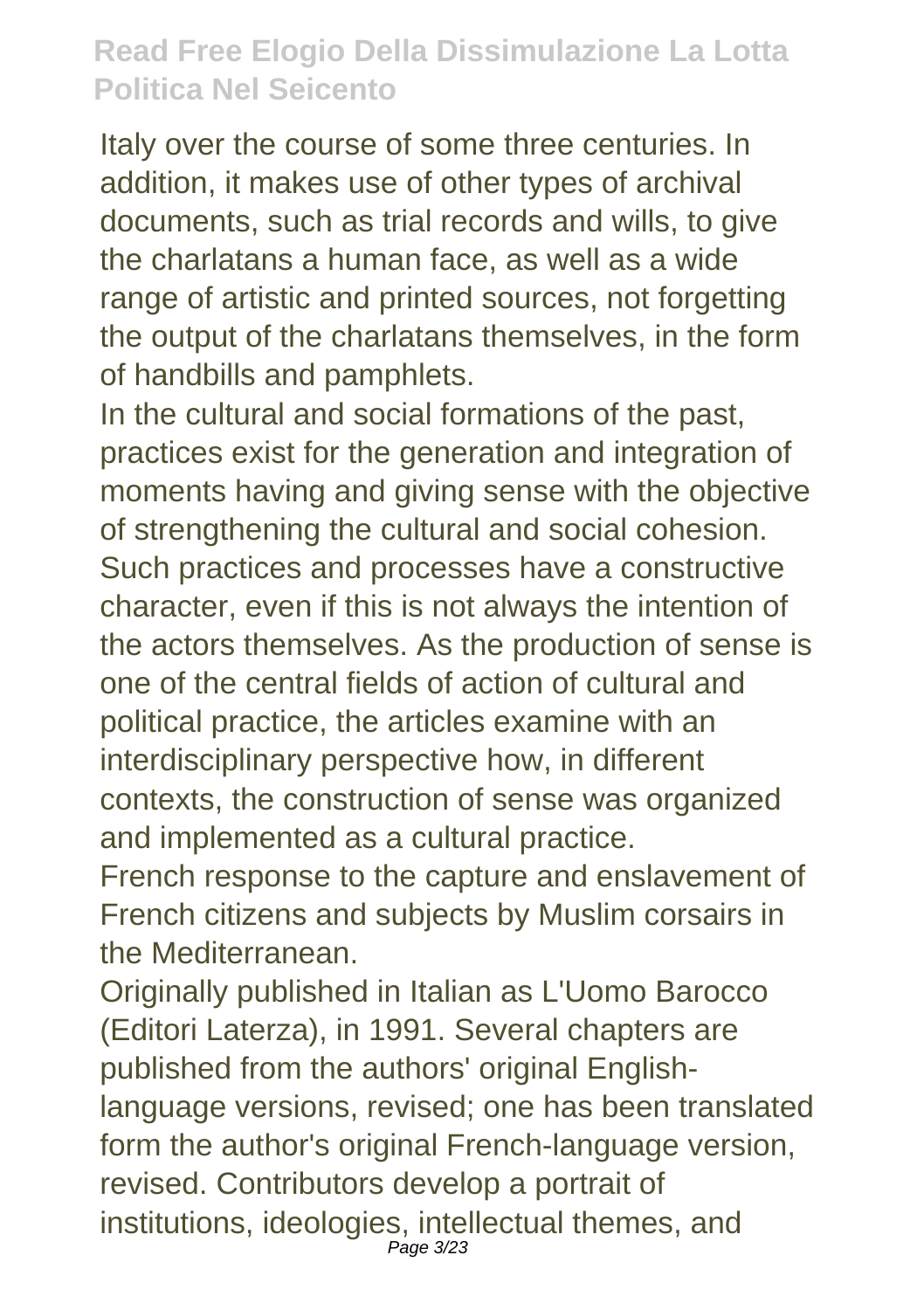social structures as they are reflected in characteristic social roles of the Baroque period, such as the statesman, the nun, the soldier, the artist, the witch, the scientist, and the bourgeois. Paper edition (85637-2), \$18.95. Annotation copyright by Book News, Inc., Portland, OR This book demonstrates that a crucial component of statebuilding in Venice was the management of public speech. Using a variety of historical sources, Horodowich shows that the Venetian state constructed a normative language - a language based on standards of politeness, civility, and piety to protect and reinforce its civic identity. Elogio della dissimulazionela lotta politica nel SeicentoThe Continuity of Feudal PowerThe Caracciolo Di Brienza in Spanish NaplesCambridge University Press

Spirituality, Gender, and the Self in Renaissance Italy places St. Angela Merici and her Company of St. Ursula in historical and religious context and examines them from a variety of perspectives: institutional, social, spiritual, and cultural. In bilico fra strumento del potere ed esercizio di libertà, la dissimulazione si pone come una delle arti, e delle armi, più raffinate della politica. In uno dei testi cardine della letteratura barocca, Accetto la descrive come un velo, che copre temporaneamente la verità per proteggerla, per impedire che si manifesti in modo inopportuno. Un capolavoro della Page 4/23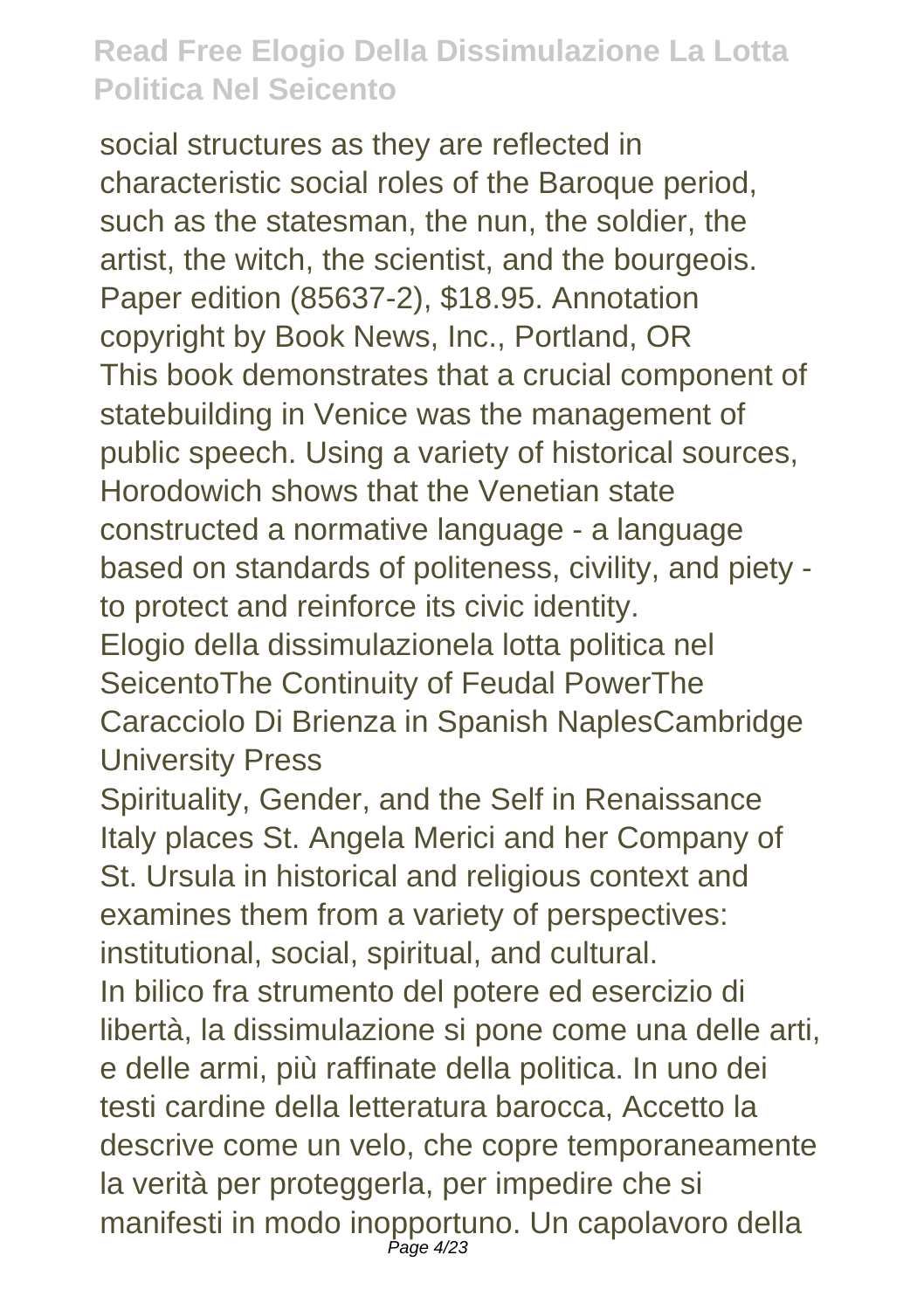pamphlettistica, cui fanno da controcanto le Rime, pubblicate per la prima volta in edizione moderna, che mostra tale conoscenza delle passioni e degli affetti umani da porsi come un gioiello di psicologia morale. Il sapiente commento di Edoardo Ripari guida il lettore attraverso tutto ciò che Accetto, in perfetta sintonia con il suo scritto, aveva scelto di tacere.

Examining new research, this excellent volume presents a series of case-studies exemplifying the new newspaper history. Using cross-cultural comparisons, Joad Raymond establishes an agenda for answering crucial questions central to the future histories of the political and literary culture of earlymodern Britain: \* What is the relationship between the circulation of news in Britain and communication networks elsewhere in Europe? \* Was the British development of the media unique? \* What are the specific rhetorical properties of news-communication in seventeeth-century Britain? \* What was the relationship between commerce and politics? \* How do local exchanges of news relate to national practices and institutions? Previously published as a special issue of the journal Media History, this book is compulsory reading for researchers and students of European history and media studies alike. This book places Germaine de Stael's influential novel, Corrine, or Italy (1807) in relation to preceding and subsequent stereotypes of Italy as seen in the Page 5/23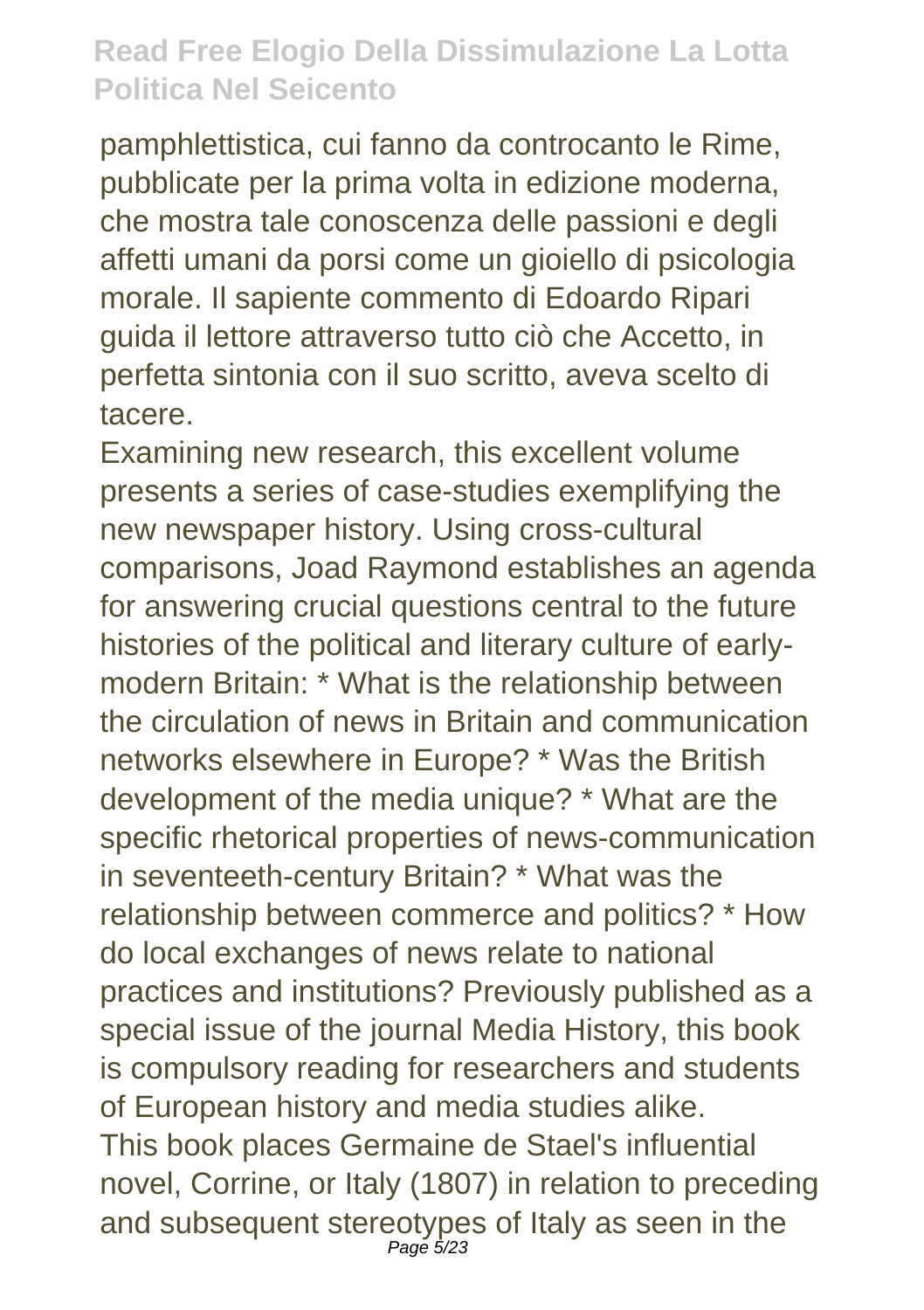works of Northern European and American travel writers since the Renaissance.

Communication in the government -- Communication in the political arena -- Communication in the city -- Communicative transactions -- The system challenged : the interdict of 1606-7 -- Propaganda? : print in context

«Opposte alla mitezza, come la intendo io, sono l'arroganza, la protervia, la prepotenza, che sono virtù o vizi dell'uomo politico. La mitezza non è una virtù politica, anzi è la più impolitica delle virtù.»In sintonia con la tradizione filosofica del passato, Norberto Bobbio allarga l'ambito dei suoi studi per affrontare alcuni grandi temi morali del nostro tempo. Dal problema classico dei rapporti fra etica e politica, e quindi della ragion di stato, a quelli attualissimi del razzismo e della tolleranza; dal confronto tra etica laica ed etica religiosa all'atteggiamento dell'una e dell'altra di fronte al problema del Male: in queste pagine affiorano le linee essenziali di una visione laica del mondo, conclusione di anni di riflessione teorica e impegno civile.

Early modern Venice was an exceptional city. Located at the intersection of trade routes and cultural borders, it teemed with visitors, traders, refugees and intellectuals. It is perhaps unsurprising, then, that such a city should foster groups and individuals of unorthodox beliefs, whose views and life styles would bring them into conflict with the Page 6/23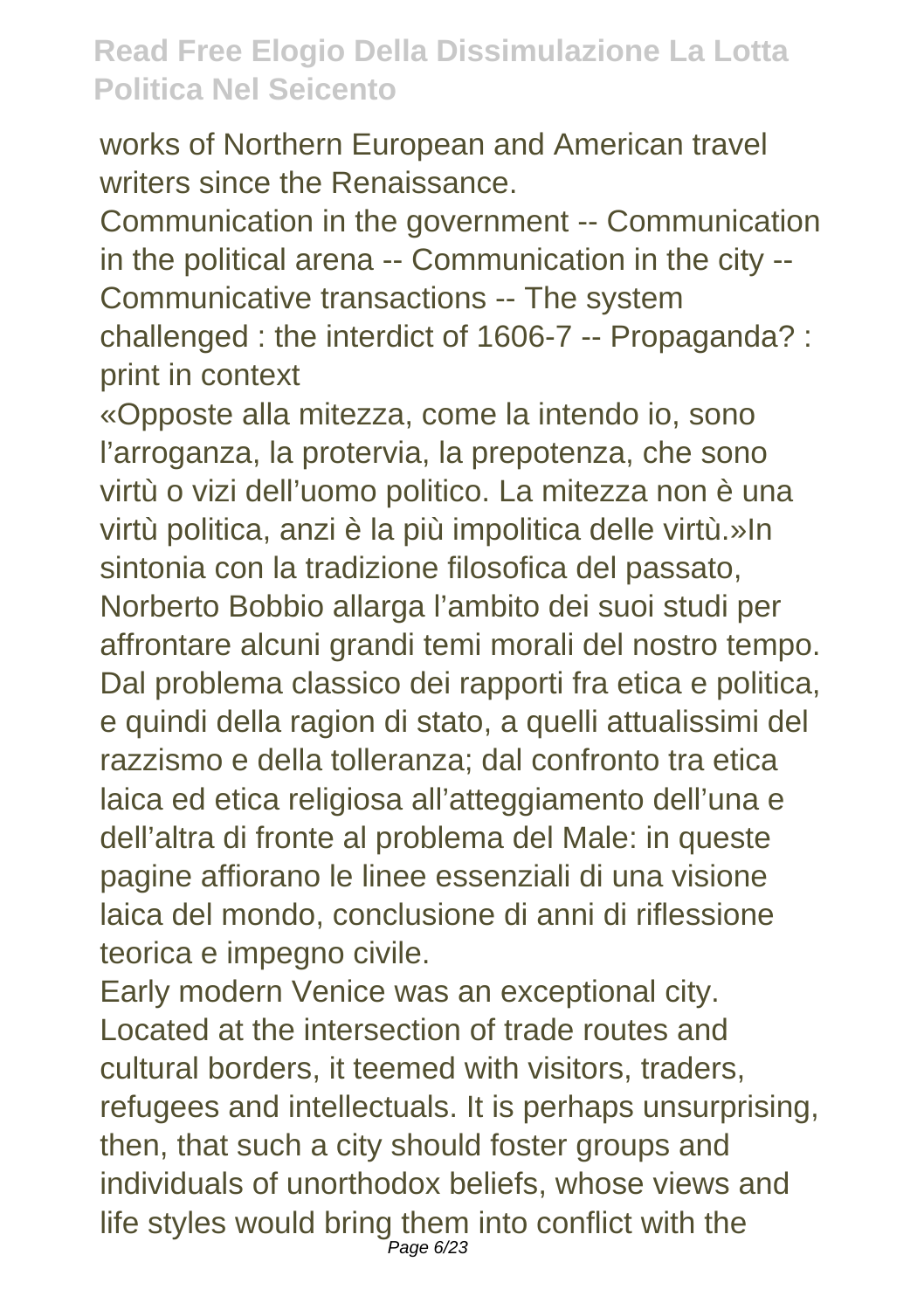secular and religious authorities. Drawing on a vast store of primary sources - particularly those of the Inquisition - this book recreates the social fabric of Venice between 1640 and 1740. It brings back to life a wealth of minor figures who inhabited the city, and fostered ideas of dissent, unbelief and atheism in the teeth of the Counter-Reformation. The book vividly paints a scene filled with craftsmen, friars and priests, booksellers, apothecaries and barbers, bustling about the city spaces of sociability, between coffee-houses and workshops, apothecaries' and barbers' shops, from the pulpit and drawing rooms, or simply publicly speaking about their ideas. To give depth to the cases identified, the author overlays a number of contextual themes, such as the survival of Protestant (or crypto-Protestant) doctrines, the political situation at any given time, and the networks of dissenting groups that flourished within the city, such as the 'free metaphysicists' who gathered in the premises of the hatter Bortolo Zorzi. In so doing this rich and thought provoking book provides a systematic overview of how Venetian ecclesiastical institutions dealt with the sheer diffusion of heterodox and atheistical ideas at different social levels. It will be of interest not only to scholars of Venice, but all those with an interest in the intellectual, cultural and religious history of earlymodern Europe. Publisher Description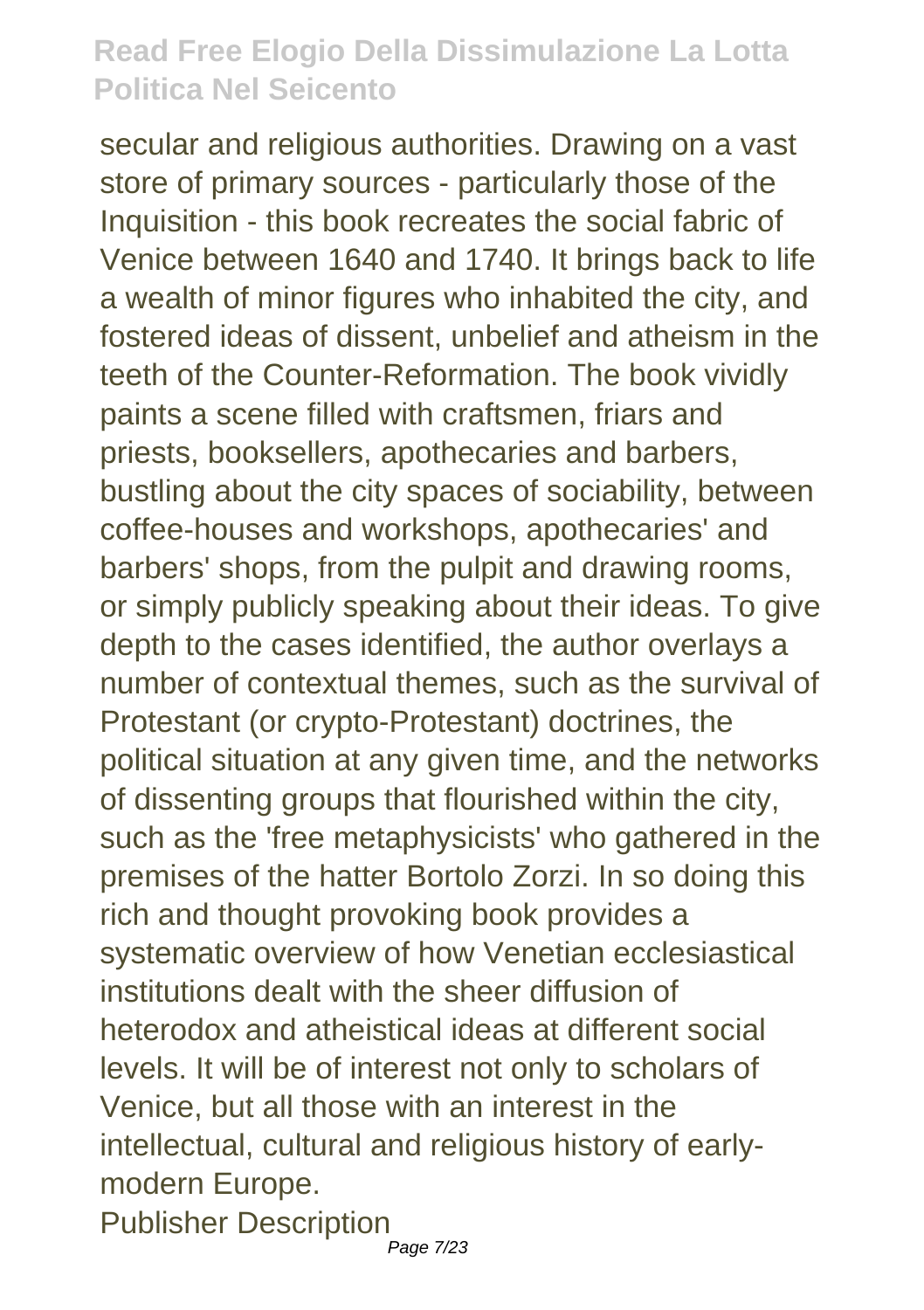While Marxian theory has produced a sound and rigorous critique of capitalism, has it faltered in its own practice of social transformation? Has it faltered because of the Marxian insistence on the hypersecularization of political cultures? The history of religions – with the exception of some spiritual traditions – has not been any less heartless and soulless. This book sets up a much-needed dialogue between a rethought Marxian praxis of the political and a rethought experience of spirituality. Such rethinking within Marxism and spirituality and a resetting of their lost relationship is perhaps the only hope for a non-violent future of both the Marxian reconstruction of the self and the social as also faithbased life-practices. Building on past work in critical theory, this book offers a new take on the relationship between a rethought Marxism and a rethought spirituality (rethought in the life, philosophy and works of Christian thinkers, anti-Christian thinkers, Marxian thinkers, those critical of Marxist Statecraft, Dalit neo-Buddhist thinkers, thinkers drawing from Judaism, as well as thinkers drawing critically from Christianity). Contrary to popular belief, this book does not see spirituality as a derivative of only religion. This book also sees spirituality as, what Marx designated, the "sigh of the oppressed" against both social and religious orthodoxy. In that sense, spirituality is not just a displaced form of religion; it is a displaced form of the political too. This book Page 8/23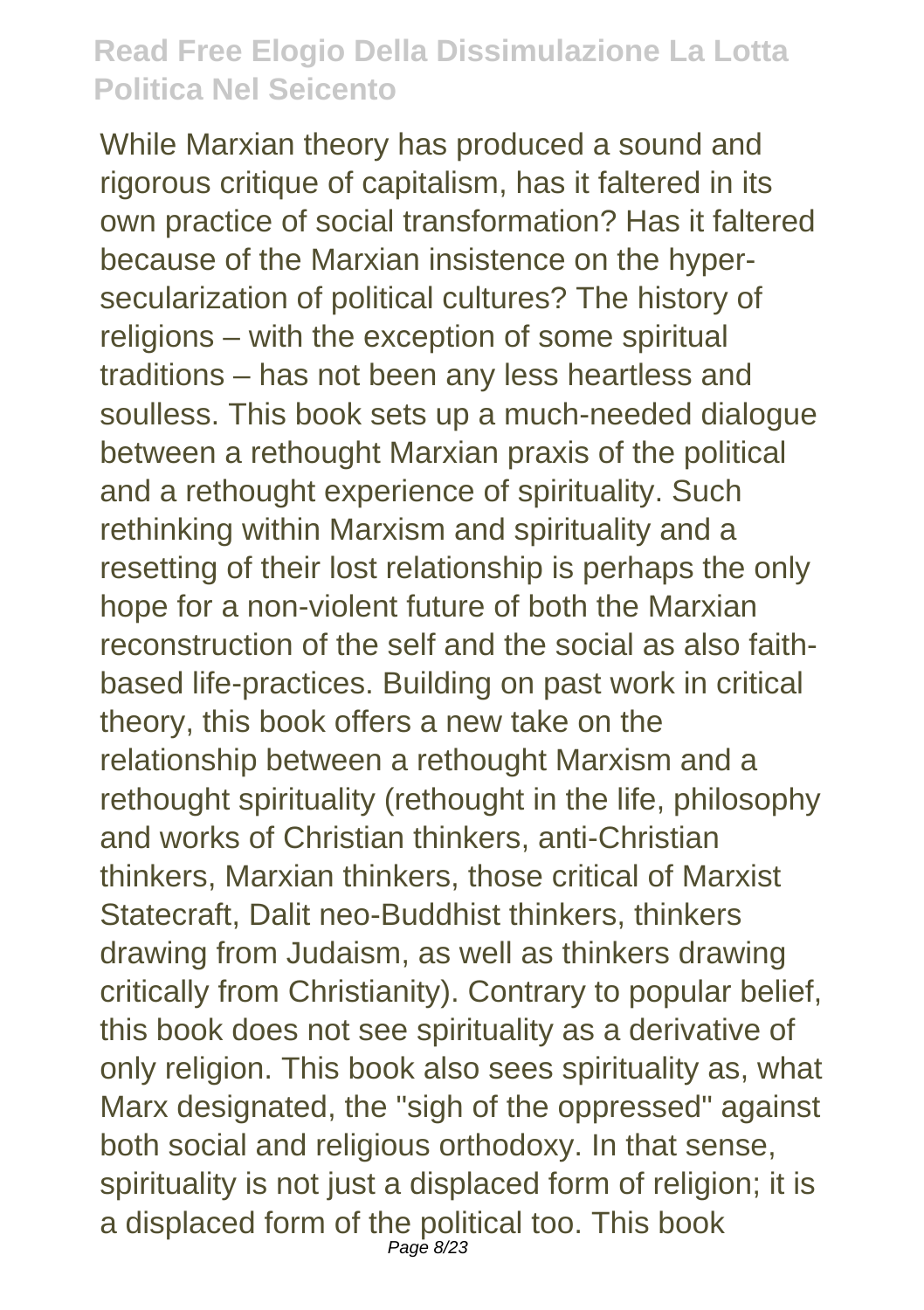therefore sets up the much needed dialogue between the Marxian political and the spiritual traditions. The chapters in this book were originally published in Rethinking Marxism – A Journal of Economics, Culture and Society. The Dramaturgy of the Spectator explores how Italian theatre consciously adjusted to the emergence of a new kind of spectator who became central to society, politics, and culture in the midseventeenth and eighteenth centuries. The author argues that while a focus on spectatorship in isolation has value, if we are to understand the broader stakes of the relationship between the power structures and the public sphere as it was then emerging, we must trace step-by-step how spectatorship as a practice was rooted in the social and cultural politics of Italy at the time. By delineating the evolution of the Italian theatre public, as well as the dramatic innovations and communicative techniques developed in an attempt to manipulate the relationship between spectator and performance, this book pioneers a shift in our understanding of audience as both theoretical concept and historical phenomenon.

The passions have long been condemned as a creator of disturbance and purveyor of the temporary loss of reason, but as Remo Bodei argues in Geometry of the Passions, we must abandon the perception that order and disorder are in a constant Page 9/23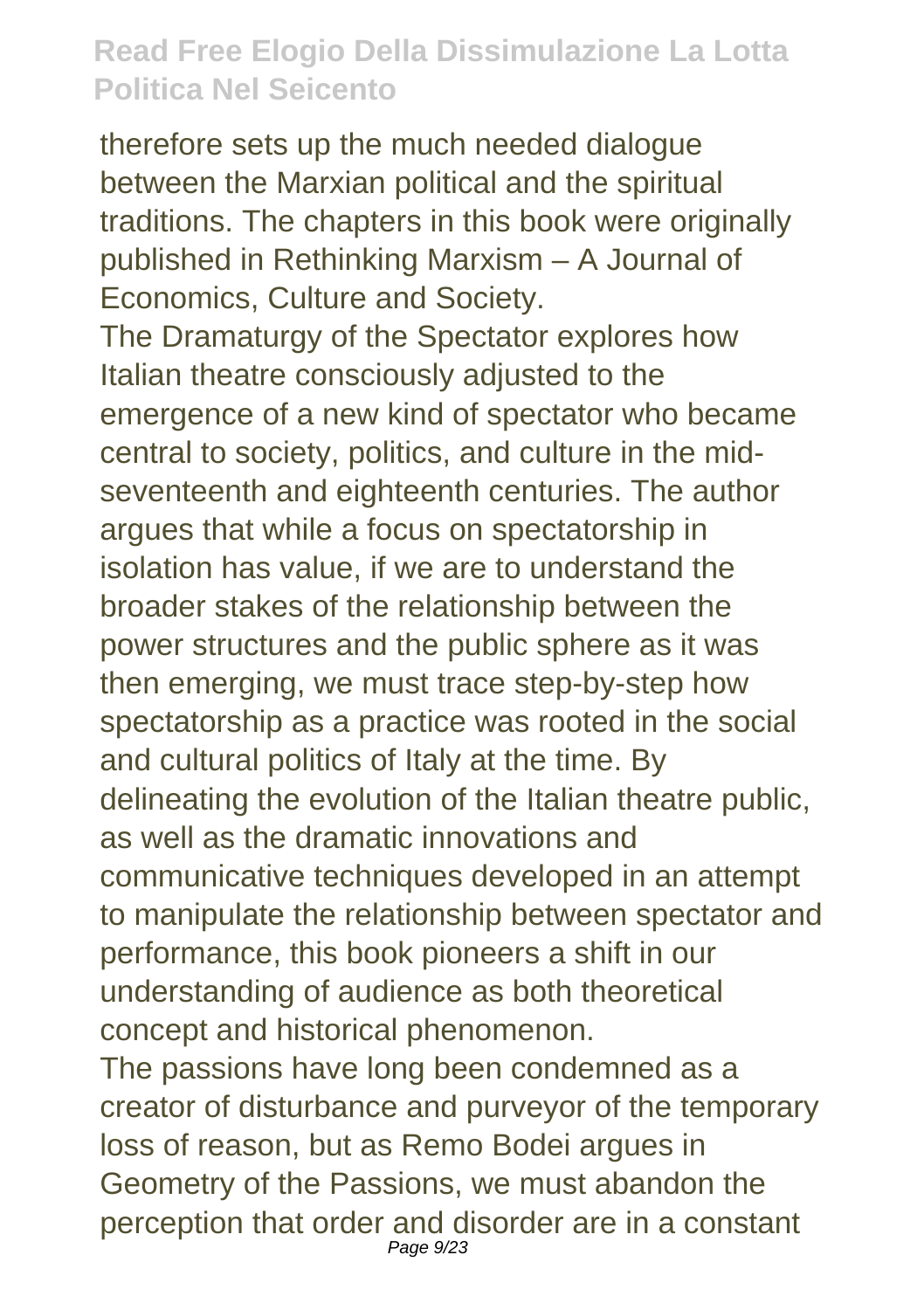state of collision. By means of a theoretical and historical analysis, Bodei interprets the relationship between passion and reason as a conflict between two complementary logics. Geometry of the Passions investigates the paradoxical conflictcollaboration between passions and reason, and between individual and political projects. Tracing the roles passion and reason have played throughout history, including in the political agendas of Descartes, Hobbes, and the French Jacobins, Geometry of the Passions reveals how passion and reason may be used as a vehicle for affirmation rather than self-enslavement.

"Larvatus prodeo," announced René Descartes at the beginning of the seventeenth century: "I come forward, masked." Deliberately disguising or silencing their most intimate thoughts and emotions, many early modern Europeans besides Descartesprinces, courtiers, aristocrats and commoners alikechose to practice the shadowy art of dissimulation. For men and women who could not risk revealing their inner lives to those around them, this art of incommunicativity was crucial, both personally and politically. Many writers and intellectuals sought to explain, expose, justify, or condemn the emergence of this new culture of secrecy, and from Naples to the Netherlands controversy swirled for two centuries around the powers and limits of dissimulation, whether in affairs of state or affairs of Page 10/23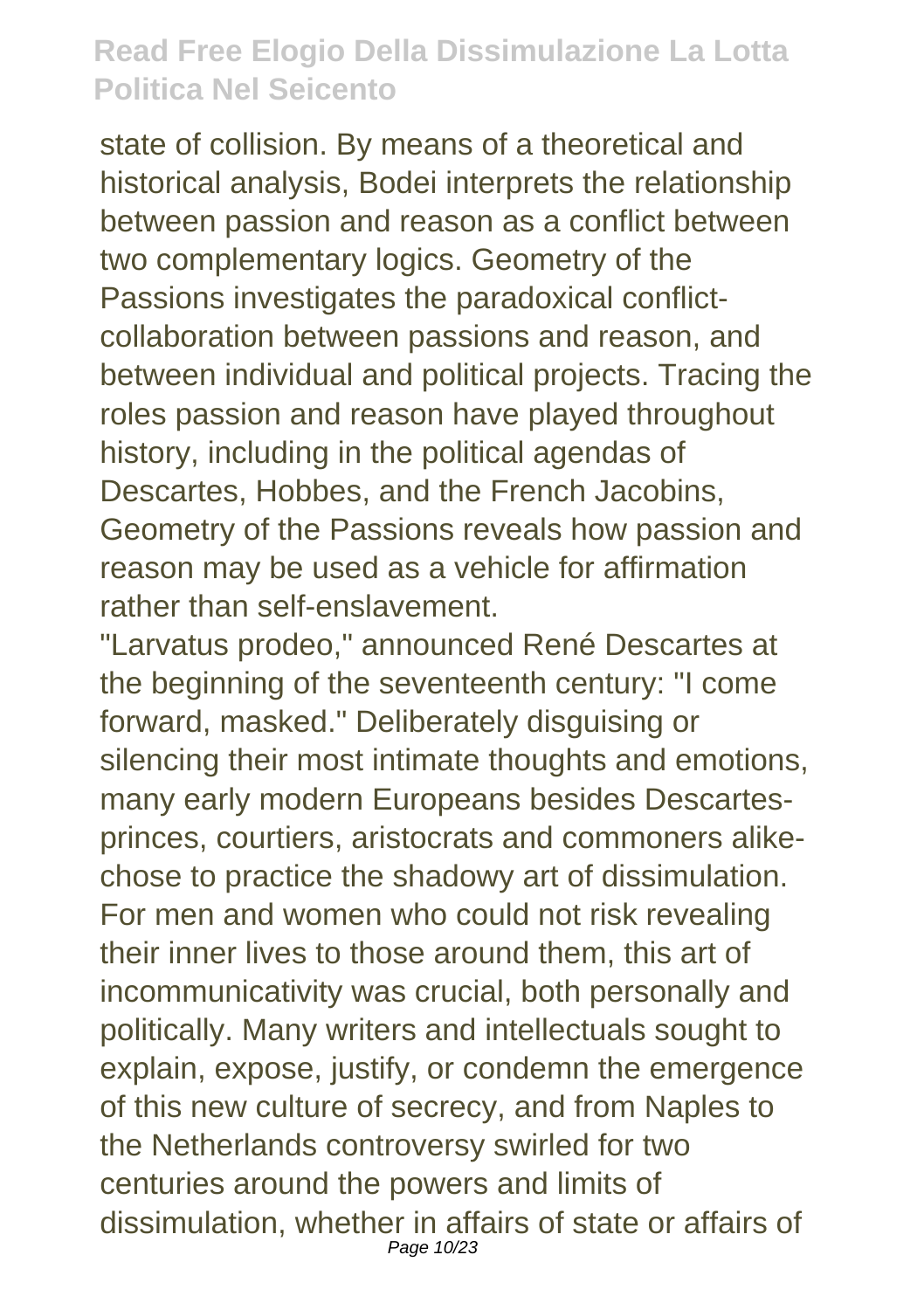the heart. This beautifully written work crisscrosses Europe, with a special focus on Italy, to explore attitudes toward the art of dissimulation in the sixteenth and seventeenth centuries. Discussing many canonical and lesser-known works, Jon R. Snyder examines the treatment of dissimulation in early modern treatises and writings on the court, civility, moral philosophy, political theory, and in the visual arts.

The 1624 Tumult of Mexico in Perspective proves that, despite the various conflicts underlying the disturbances in New Spain between circa 1620 and 1650, there was no intention to do away with the authority of the king.

Richard H. Popkin has already been celebrated in two Festschriften as one of the century's greatest historians of philosophy.This latest book, whose editors were among those who prepared the first two volumes, centers on Popkin's crucial role in bringing together scholars from around the world in a long series of academic conferences and learned meetings which helped transform the field from one of solitary endeavour into a 'Republic of Letters'.Publications by Richard H. Popkin: Isaac la Peyrère (1596-1676): His Life, Work and Influence, ISBN: 978 90 04 08157 4 Edited by Y. Kaplan, H. Méchoulan and R.H. Popkin, Menasseh ben Israel and his World, ISBN: 978 90 04 09114 6 Third Force in Seventeenth-Century Thought, ISBN: 978 90 04 Page 11/23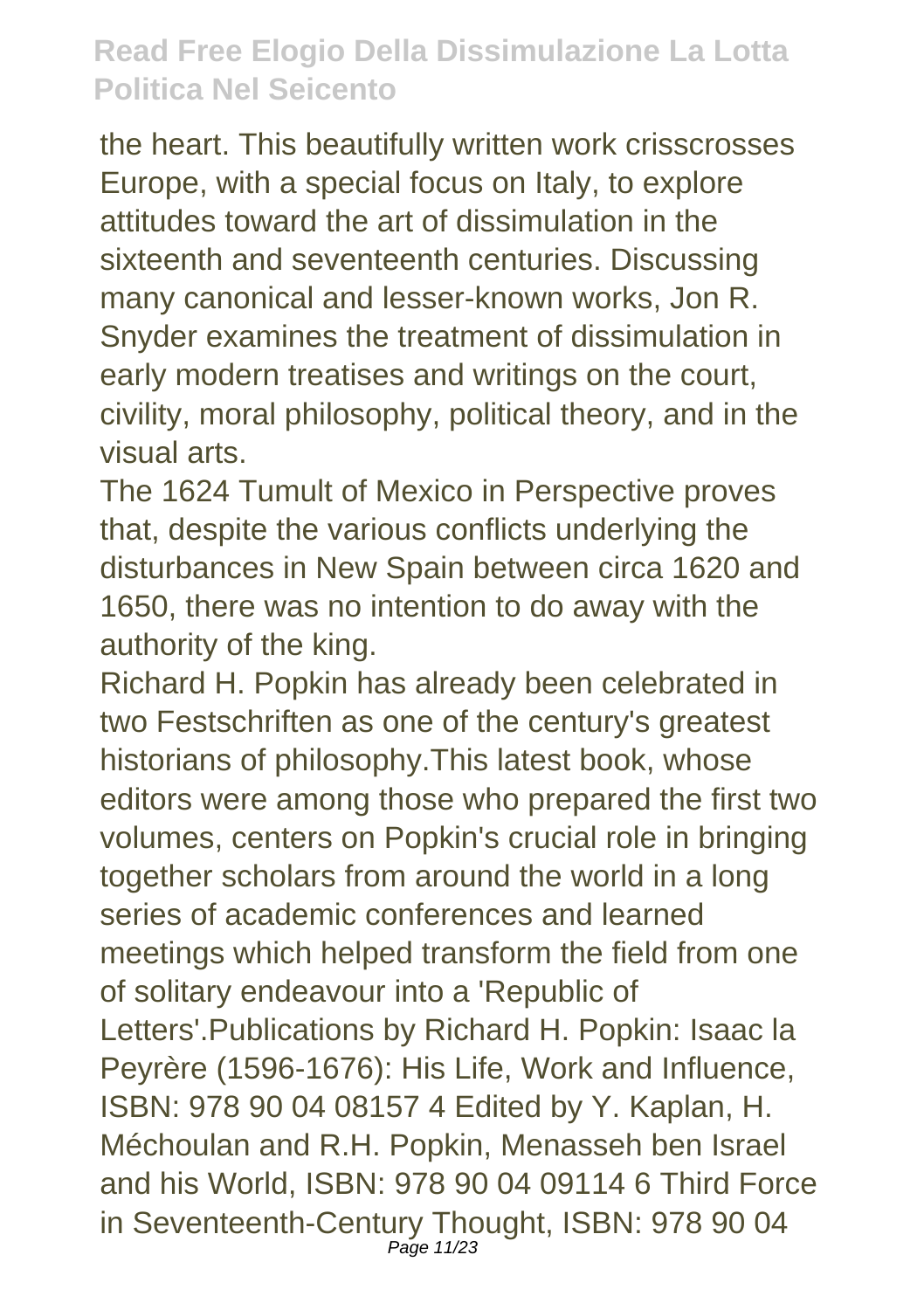09324 9 Martin I.J. Griffin Jr. Annotated by Richard H. Popkin. Edited by Lila Freedman, Latitudinarianism in the Seventeenth-Century Church of England, ISBN: 978 90 04 09653 0 Edited by Richard H. Popkin and Arjo Vanderjagt, Scepticism and Irreligion in the Seventeenth and Eighteenth Centuries, ISBN: 978 90 04 09596 0 Edited by Martin Mulsow and Richard H. Popkin, Latitudinarianism in the Seventeenth-Century Church of England, ISBN: 978 90 04 12883 5 Edited by R.H. Popkin, Millenarianism and Messianism in English Literature and Thought 1650-1800, ISBN: 978 90 04 08513 8 (Out of print)

In this book some of the world's leading economists and experts on Serra explore the enduring appeal of his 1613 Breve trattato.

This volume questions the present-day assumption holding the Italian academies to be the model for the European literary and learned society, by juxtaposing them to other types of contemporary literary and learned associations in several Western European countries. The enduring "black legend" of the Italian Counter-Reformation, which has held sway in both scholarly and popular culture, maintains that the Council of Trent ushered in a cultural dark age in Italy, snuffing out the spectacular creative production of the Renaissance. As a result, the decades following Trent have been mostly overlooked in Italian literary studies, in particular. The thirteen essays of Innovation in the Italian Counter-Reformation present a radical reconsideration of literary Page 12/23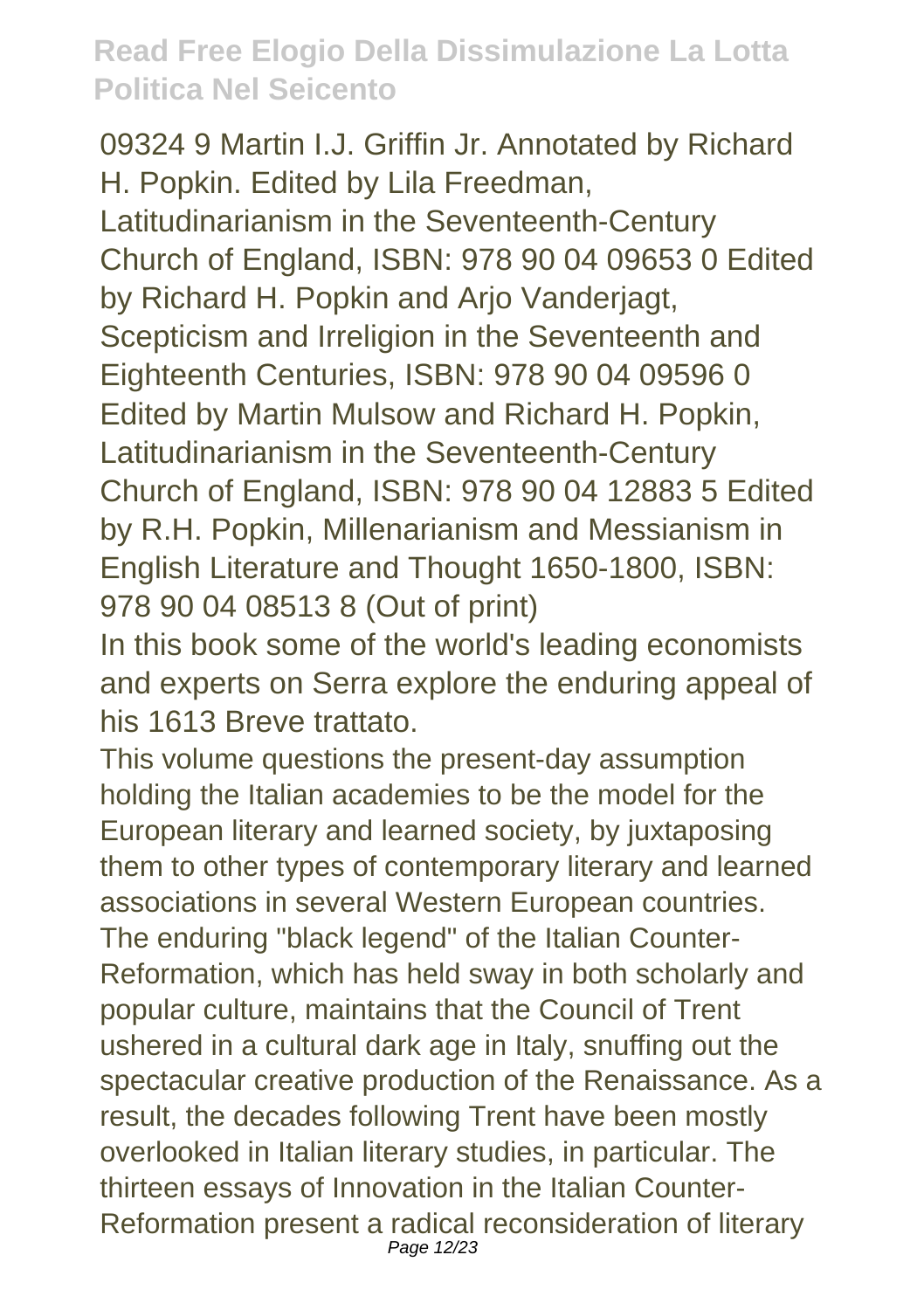production in post-Tridentine Italy. With particular attention to the much-maligned tradition of spiritual literature, the volume's contributors weave literary analysis together with religion, theater, art, music, science, and gender to demonstrate that the literature of this period not only merits study but is positively innovative. Contributors include such renowned critics as Virginia Cox and Amadeo Quondam, two of the leading scholars on the Italian Counter-Reformation. Distributed for UNIVERSITY OF DELAWARE PRESS Maria Antonietta Visceglia, Politica e regalità femminile nell'Europa della prima età moderna.Qualche riflessione comparativa sul ruolo delle regine consorti;Luis Ribot García, Revueltas urbanas en Sicilia (siglos XVI-XVII);Giovanni Muto, Fedeltà e patria nel lessico politico napoletano della prima età moderna;Gérard Delille, Parenté et politique: le reversement des XVIIe et XVIIIe siècles;Giuseppe Talamo, Tra fedeltà al Governo e ubbidienza al papa;Adrian Lyttelton, Le origini di una monarchia nazionale: tradizione e innovazione nel culto di Casa Savoia durante il Risorgimento;Giuseppe Giarrizzo, Siciliani fuori di Sicilia;Michele Ciliberto, Croce: e Gentile: elogio di un'amicizia;Franco Pitocco, La storia tra scienza e letteratura (cioè: non scienza!). Appunti su H. White e il Linguistic Turn per un corso mai tenuto su "La crisi della storia"; Herman Van der Wee, Flessibilità e crescita: la storia economica allo specchio del passato; Albertina Vittoria, "Leggi nei margini bianchi di questa pagina": Girolamo Sotgiu e gli "amici pedanti";Giorgio Caredda, Il declino e l'impero;Eric Hobsbawm, Nations and Nationalism in the New Century; Indice dei nomi.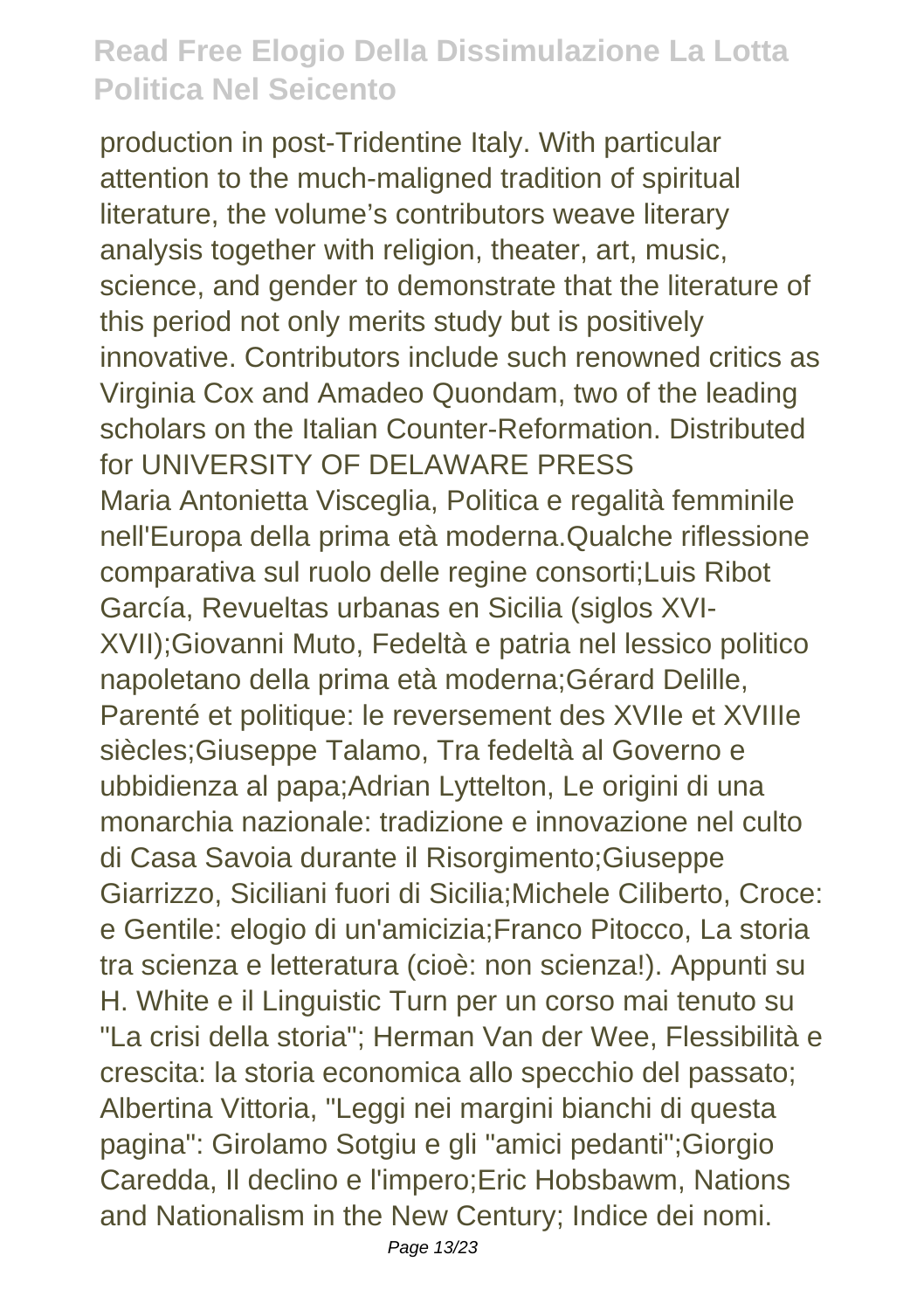The Continuity of Feudal Power is the first modern study of an aristocratic family in the kingdom of Naples, the largest Italian state, during the period of Spanish rule, 1503-1707.

From Court to Forest is a critical and historical study of the beginnings of the modern literary fairy tale. Giambattista Basile's Lo cunto de Ii cunti written in Neapolitan dialect and published in 1634-36, comprises fifty fairy tales and was the first integral collection of literary fairy tales to appear in Western Europe. It contains some of the best known fairy-tales types, such as Sleeping Beauty, Puss in Boots, Cinderella, and others, many in their earliest versions. Although it became a central reference point for subsequent fairy tale writers, such as Perrault and the Grimms, as well as a treasure chest for folklorists, Lo cunto de Ii cunti has had relatively little attention devoted to it by literary scholars. Lo cunto constituted a culmination of the erudite interest in popular culture and folk traditions that permeated the Renaissance. But even if Basile drew from the oral tradition, he did not merely transcribe the popular materials he heard and gathered around Naples and in his travels. He transformed them into original tales distinguished by vertiginous rhetorical play, abundant representations of the rituals of everyday life and the popular culture of the time, and a subtext of playful critique of courtly culture and the canonical literary tradition. This work fills a gap in fairy-tale and Italian literary studies through its rediscovery of one of the most important authors of the Italian Baroque and the genre of the literary fairy tale.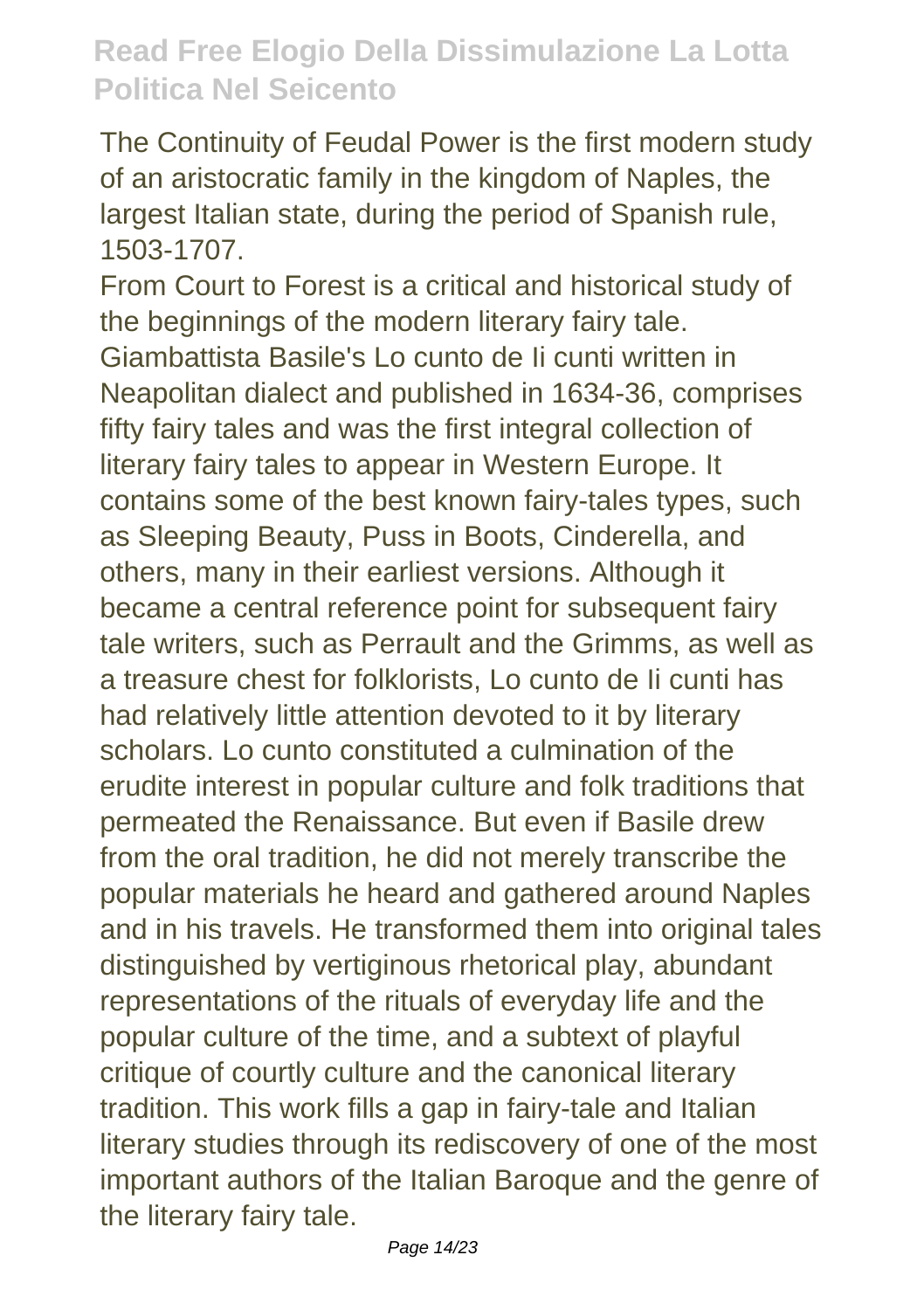In recent years much scholarly attention has been focused on the encounter of cultures during the early modern period, and the global implications that such encounters held. As a result of this work, scholars have now begun to re-evaluate many aspects of early culture contact, not least with respect to Christian missionary activities. Prominent amongst the missionaries were members of the Society of Jesus. Emerging as a dynamic new religious order in the wake of the Reformation, the Jesuits were deeply committed to promoting religious and cultural reforms both within Europe and in non-Christian lands. Yet whilst scholars have revealed much about the Jesuits' innovative educational endeavours, and their numerous missions to the Americas, Asia and the Sub-Continent, less attention has been paid to the nature of the Jesuits' global civilizing mission as a key feature of their institutional character. Nor has sufficient work been done to fully explain the relationship between the Jesuits' efforts to evangelize and civilize those areas within the Catholic fold and those without. Taking as its focus the city of Naples, this study illuminates how the Jesuits' work in a Catholic European setting reflected their broader global civilizing mission. Despite its Catholic heritage, Naples was popularly perceived as a place of spiritual and social disorder, thus providing an irresistible challenge to religious reformers, such as the Jesuits, who sought to 'civilize' the city. Drawing in considerable numbers of the order, Naples proved to be a training ground for the Jesuits that shaped the order's missionary praxis and influenced the thinking of many who would later travel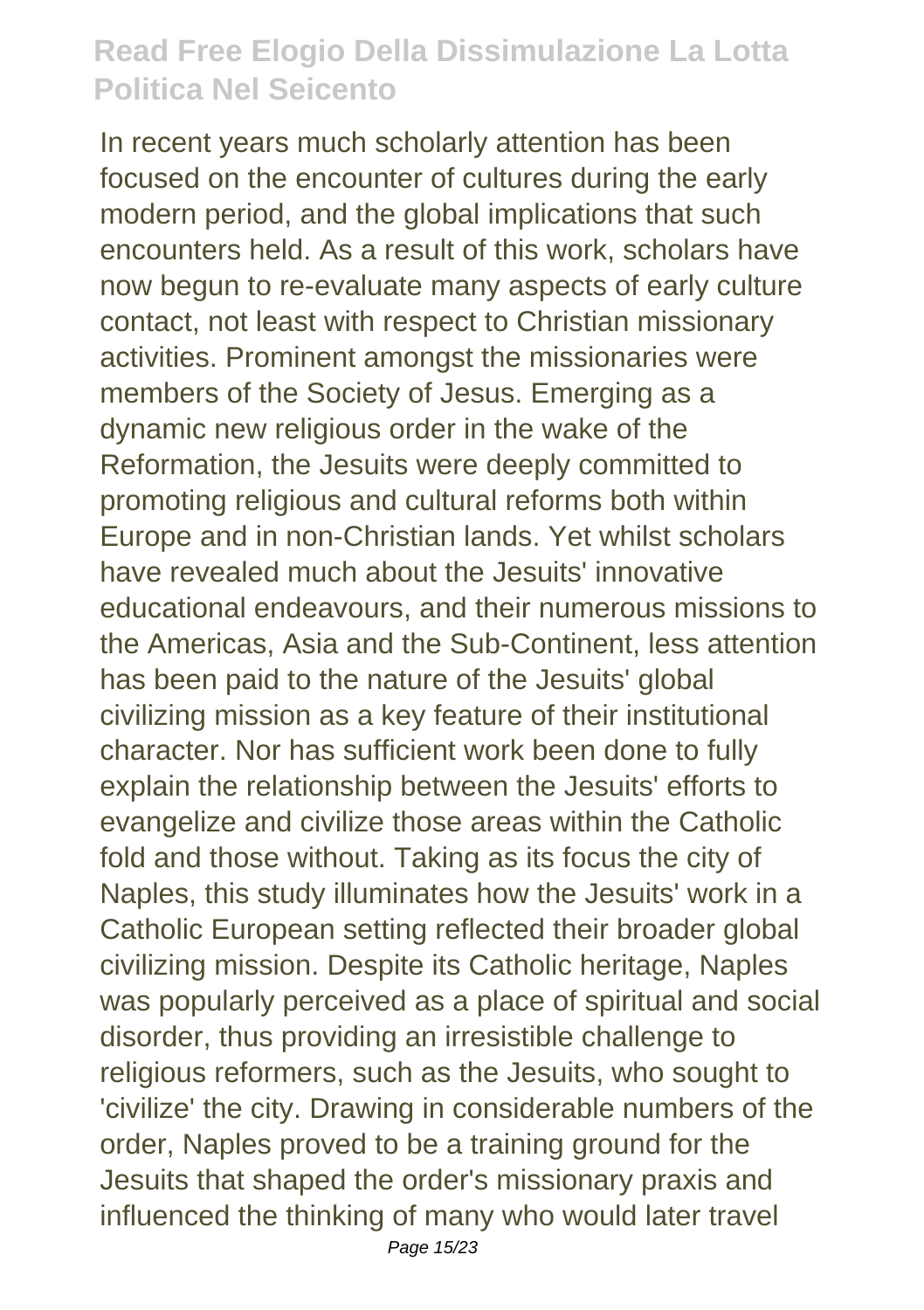further afield. By gaining a fuller understanding of this process, it is possible to better understand what drove the Jesuits to craft and perpetuate a cultural map that continues to resonate down to our own times. This book is published in conjunction with the Jesuit Historical Institute series 'Bibliotheca Instituti Historici Societatis Iesu'.

Considered the most original thinker in the Italian philosophical tradition, Giambattista Vico has been the object of much scholarly attention but little consensus. In this new interpretation, David L. Marshall examines the entirety of Vico's oeuvre and situates him in the political context of early modern Naples. Marshall presents Vico's work as an effort to resolve a contradiction. As a professor of rhetoric at the University of Naples, Vico had a deep investment in the explanatory power of classical rhetorical thought, especially that of Aristotle, Cicero, and Quintilian. Yet as a historian of the failure of Naples as a self-determining political community, he had no illusions about the possibility or worth of democratic and republican systems of government in the post-classical world. As Marshall demonstrates, by jettisoning the assumption that rhetoric only illuminates direct, face-toface interactions between orator and auditor, Vico reinvented rhetoric for a modern world in which the Greek polis and the Roman res publica are no longer paradigmatic for political thought.

"The entire town is disguised," declared a French tourist of eighteenth-century Venice. And, indeed, maskers of all ranks—nobles, clergy, imposters, seducers, con men—could be found mixing at every level of Venetian Page 16/23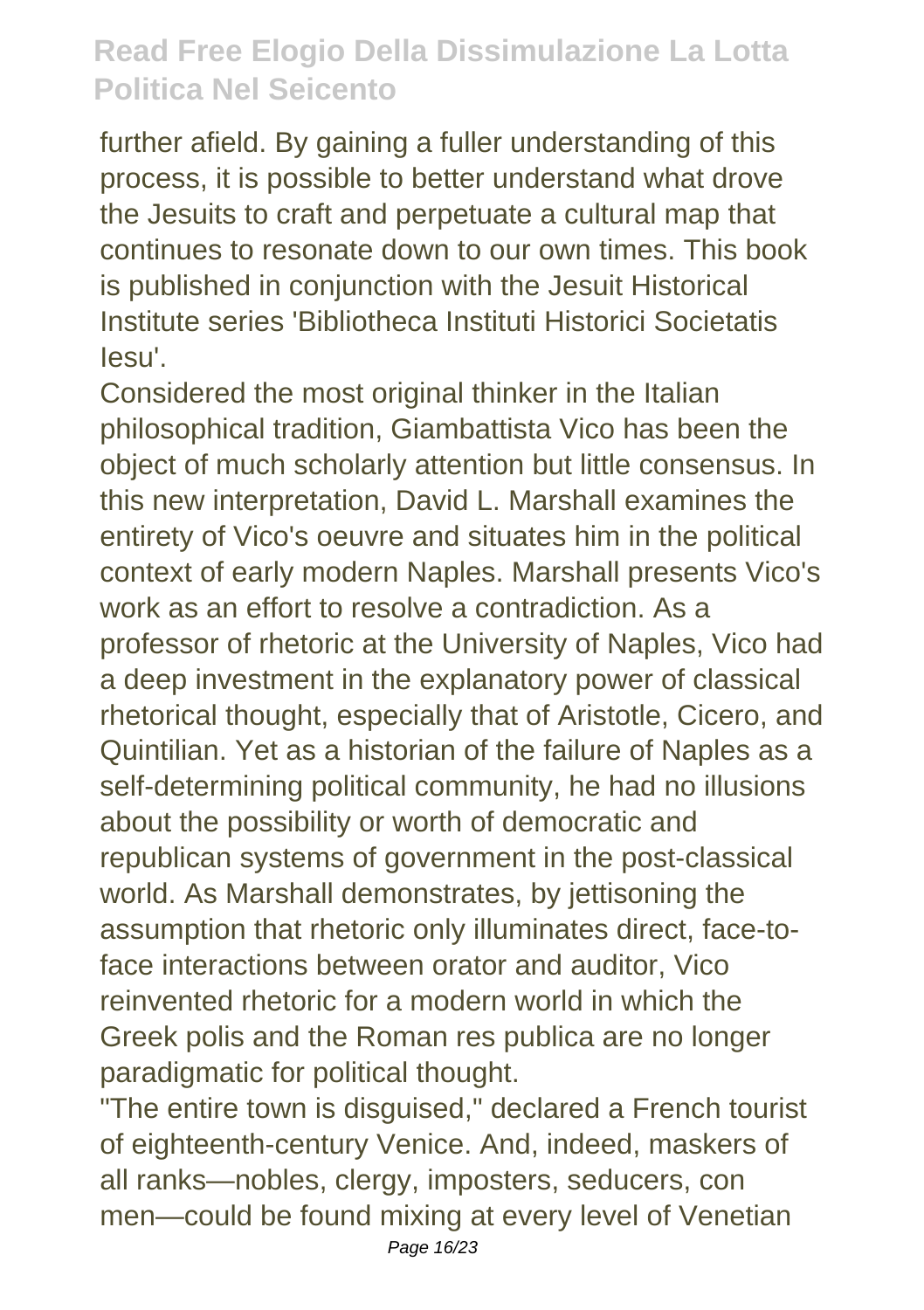society. Even a pious nun donned a mask and male attire for her liaison with the libertine Casanova. In Venice Incognito, James H. Johnson offers a spirited analysis of masking in this carnival-loving city. He draws on a wealth of material to explore the world view of maskers, both during and outside of carnival, and reconstructs their logic: covering the face in public was a uniquely Venetian response to one of the most rigid class hierarchies in European history. This vivid account goes beyond common views that masking was about forgetting the past and minding the muse of pleasure to offer fresh insight into the historical construction of identity.

Informed by currents in sociology, cultural anthropology, and literary theory, Galileo, Courtier is neither a biography nor a conventional history of science. In the court of the Medicis and the Vatican, Galileo fashioned both his career and his science to the demands of patronage and its complex systems of wealth, power, and prestige. Biagioli argues that Galileo's courtly role was integral to his science—the questions he chose to examine, his methods, even his conclusions. Galileo, Courtier is a fascinating cultural and social history of science highlighting the workings of power, patronage, and credibility in the development of science.

On June 7, 1640, the viceroy of Catalonia was stabbed to death on a Barcelona beach. By Christmas, several more royal officials of the Spanish principality had been assassinated. In the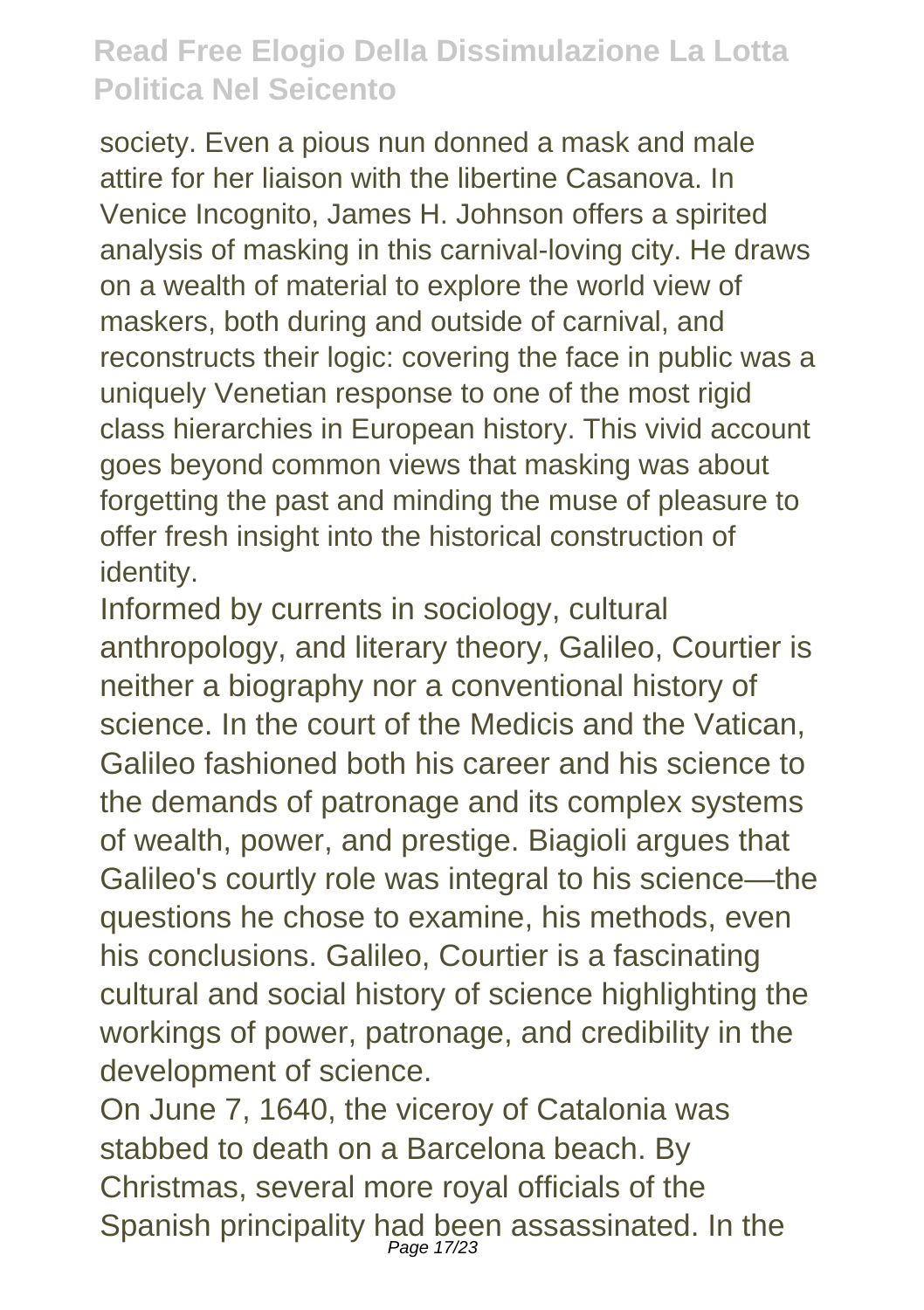wake of these and other violent acts committed by the "people"—a term used for artisans—the Catalans severed their allegiance to the Spanish monarchy and elected Louis XIII of France their new king. The first English-language book to explore the political beliefs and behavior of early modern craftsmen, Luis Corteguera's work offers a dramatically new account of the origins of the Catalan revolt, the longest rebellion in seventeenth-century Spain.Drawing on his extensive research in Barcelona's archives, Corteguera examines how the political actions, ideas, and language of Barcelona's craftsmen shaped the relations between the Spanish monarchy and Catalonia in the decades leading to the insurrection. Artisans made up over half of the population of Barcelona, the political center and largest city of Catalonia. The Mediterranean port had a long history of active popular politics. Artisans sat in the city council, formed the core of the principality's largest militia, and participated in protests and riots. Corteguera finds that the 1640 rebellion was not a social revolution of the poor but rather a political action by craftsmen seeking to defend what they perceived as the ancient liberties of their homeland. Although their behavior was more violent, the artisans were, the author asserts, motivated by the same assumptions, language, and symbols that inspired the elite of the principality. "Compelle intrare": since the time of St Augustine, Page 18/23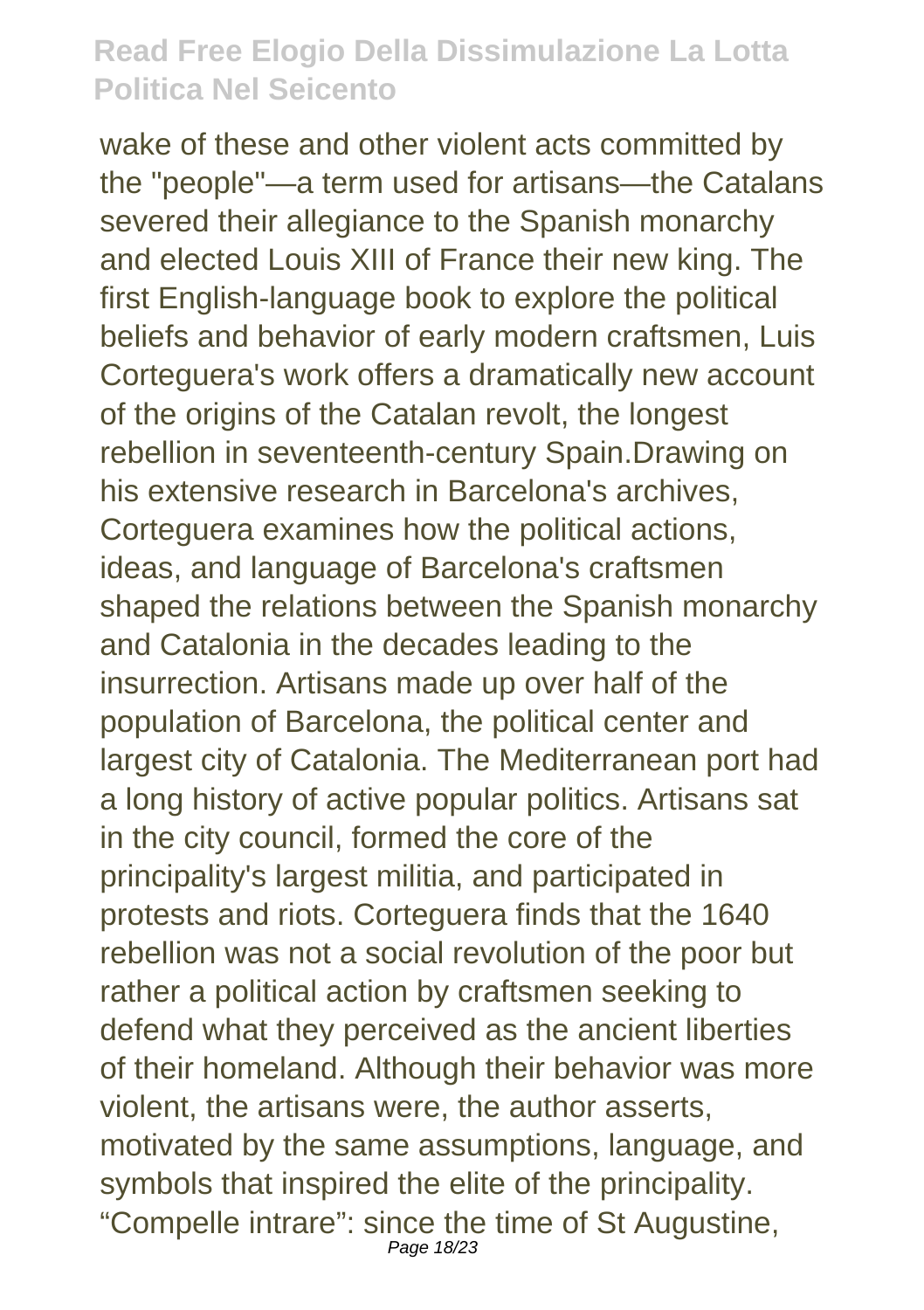St Luke's words in the parable of the Banquet have served as a justification for forced conversion to Christianity. Challenging this tradition, in 1686 Pierre Bayle denounced how a literal interpretation of the parable had led to a long line of crimes, and argued that "nothing is more abominable than obtaining conversion by coercion". In recent decades, scholarly research on conversion in the Early Modern Age has increasingly focused on intriguing aspects such as the fluidity of converts' identity and their crossing of borders – both geographical and confessional. This book takes a different perspective and brings the focus back to the dark side of conversion, to the varying degrees of violence that accompanied Catholic missionary activities in the non-European World in the 16th and 17th centuries. The essays collected here examine three areas where, sometimes visibly, sometimes much more subtly, the violent aspects of conversion took shape: doctrine, missionary practice, and the conversion narratives. Investigating the connection between violence and conversion is a way to reflect not only on the early modern world, but also on that of the present day, when conversion – including by coercion – has yet again become a significant issue. As Ignazio Visco, Governor of the Bank of Italy, says in his Foreword, all economic policy makers today need to re-examine our history to help them confront the challenges of today. This edited volume focuses Page 19/23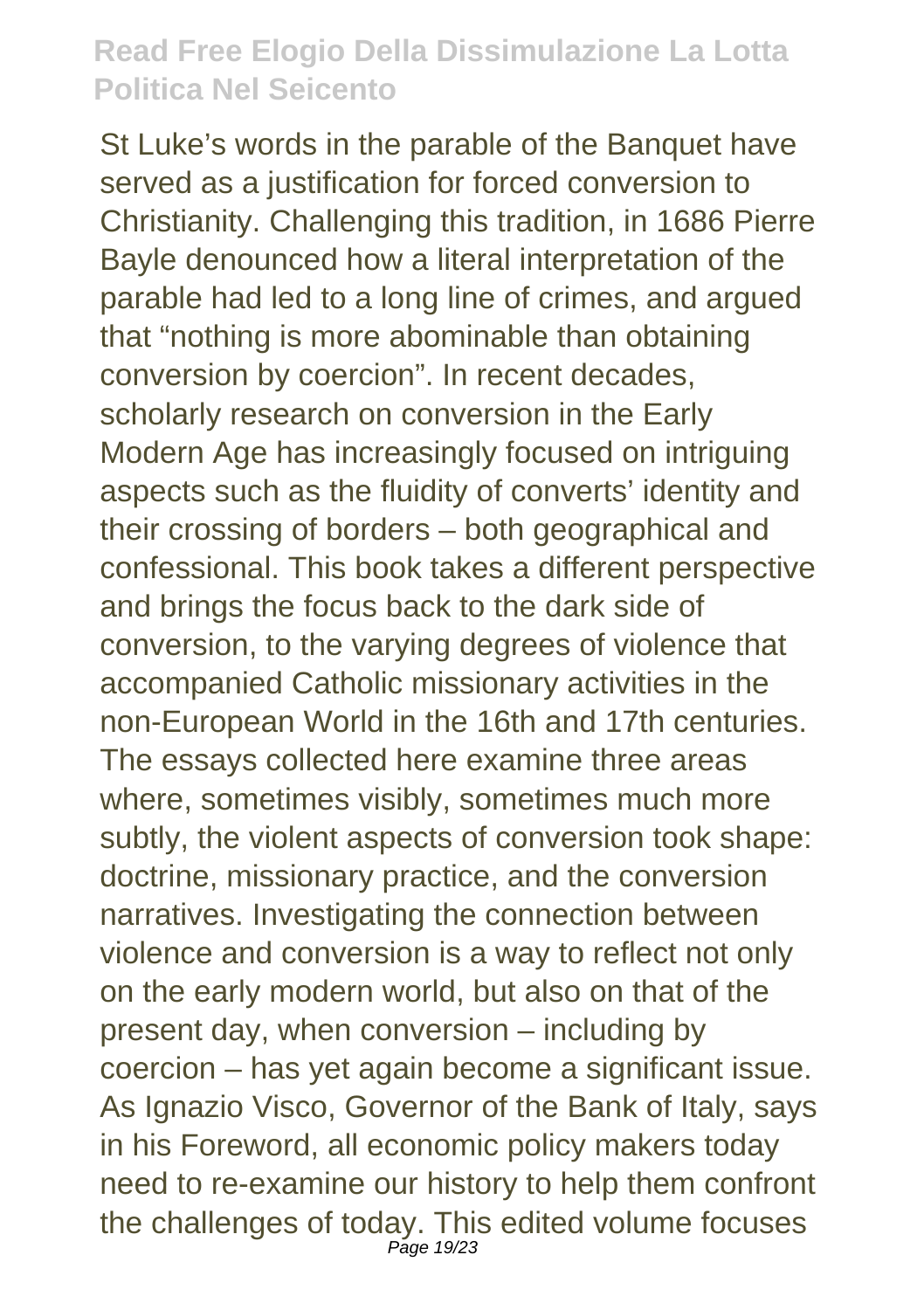specifically on the theme of financial innovation and how financial resiliency was achieved in Naples. To highlight both the achievements of the public banks of Naples and their lessons for financial resiliency, the book focuses on financial crises and how they were overcome in Naples in contrast to other European financial systems. The first section focuses on the development of the public banks unique to Naples. The second section compares those with other banking systems and how they responded to the same shock in 1622, caused by the full mobilization of European belligerents to finance their efforts in the Thirty Years War. The next section compares lessons learned in the rest of Europe over the next century and a half. The final section comes back to original start of the narrative arc to suggest ways that today's policymakers and thinkers could use the historical experience of the public banks of Naples to deal better with the ongoing problems stemming from the financial crisis of 2007-08. Naples is always a shock, flaunting beauty and squalor like nowhere else. Naples is the only city in Europe whose ancient past still lives in its irrepressible people. Their ancestors came from all over the early Mediterranean to the wide bay and its islands, shadowed by a dormant volcano. Not all of them found what they were looking for, but they made a great and terribly human city. Peter Robb's Street Fight in Naples ranges across nearly three Page 20/23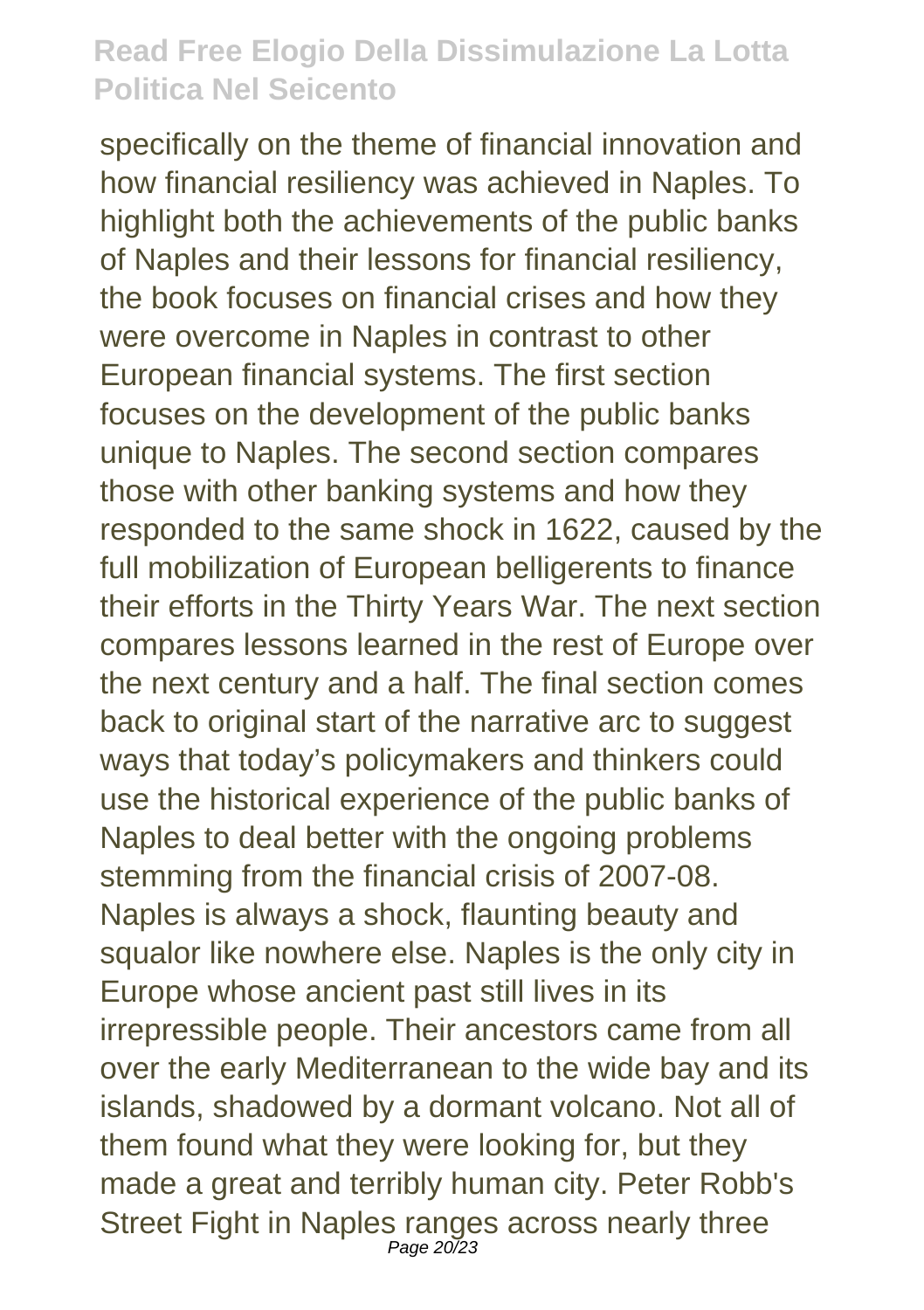thousand years of Neapolitan life and art, from the first Greek landings in Italy to his own less auspicious arrival thirty-something years ago. In 1503 Naples became the Mediterranean capital of Spain's world empire and the base for the Christian struggle with Islam. It was a European metropolis matched only by Paris and Istanbul, an extraordinary concentration of military power, lavish consumption, poverty and desperation. As the occupying empire went into crisis, exhausted by its wars against Islamists in the Mediterranean and Protestants in the North, the people of Naples paid a dreadful price. Naples was where in 1606 the greatest painter of his age fled from Rome after a fatal street fight. Michelangelo Merisi from Caravaggio found in its teeming streets an image of the age's crisis, and released among the painters of Naples the energies of a great age in European art-until everything erupted in a revolt by the dispossessed, and the people of an occupied city brought Europe into the modern world.

This volume deals with natural disasters in late medieval and early modern central and southern Italy. Contributions look at a range of catastrophic events such as eruptions of Mount Vesuvius, floods, earthquakes, and outbreaks of plague and epidemics. A major aim of this volume is to investigate the relationship between catastrophic events and different communication strategies that Page 21/23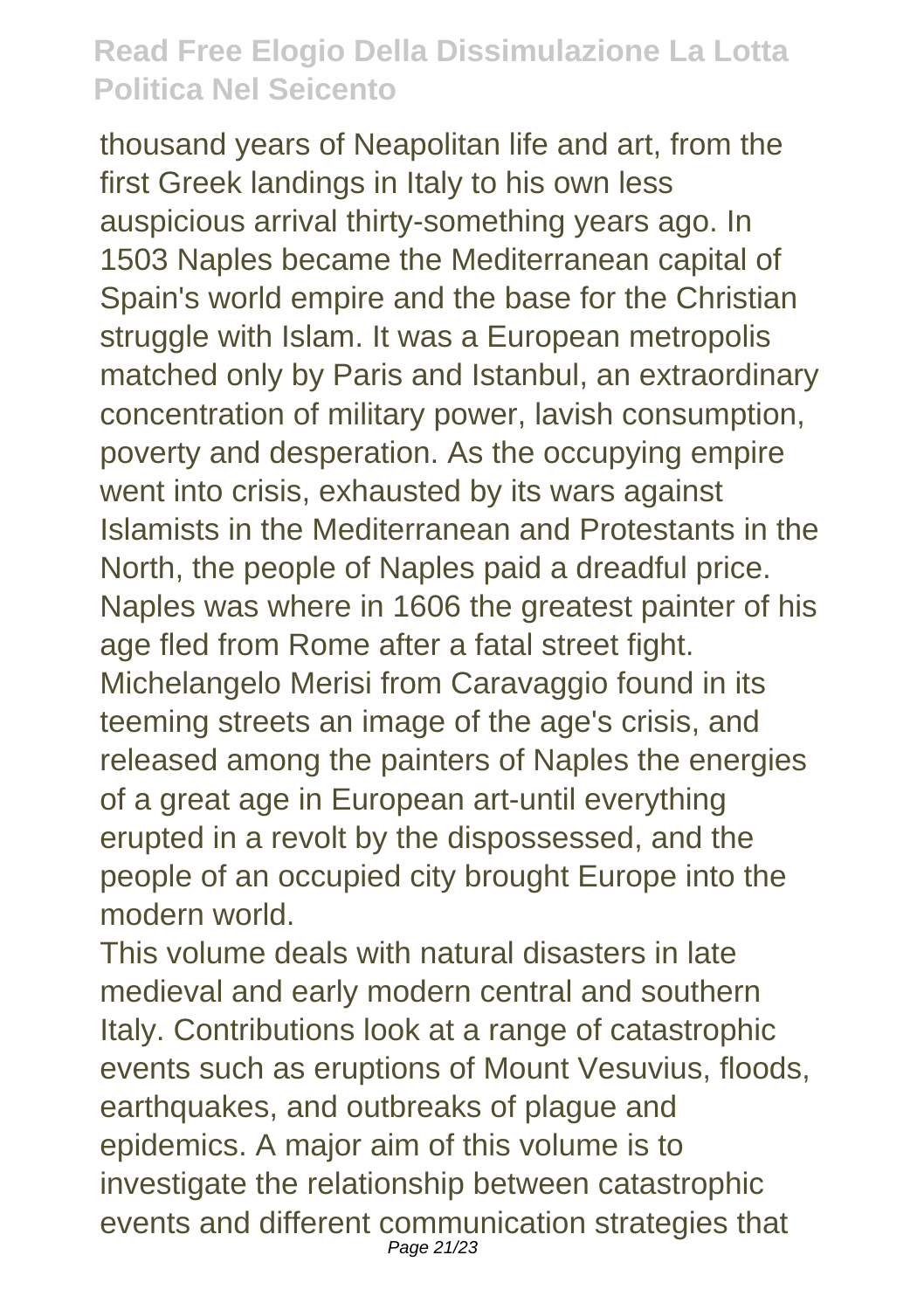embraced politics, religion, propaganda, dissent, scholarship as well as collective responses from the lower segments of society. The contributors to this volume share a multidisciplinary approach to the study of natural disasters which draws on disciplines such as cultural and social history, anthropology, literary theory, and linguistics. Together with analyzing the prolific production of propagandistic material and literary sources issued in periods of acute crisis, the documentation on disasters studied in this volume also includes laws and emergency regulations, petitions and pleas to the authorities, scientific and medical treatises, manuscript and printed newsletters as well as diplomatic dispatches and correspondence.

This study of Italian women and Catholicism from the fourth through the twentieth century reflects this conflict and the tension between the masculine character of divinity in the Catholic church and the potential for equality in the gospels and early writings ("neither male nor female, but one in Jesus")."--BOOK JACKET.

In his comprehensive overview of 17th century Italy, Professor Sella challenges the old view that Italy was in general decline, instead he shows it to have been a time of sharp contrasts and shifts in fortune. He starts with a balanced and critical analysis of political developments (placing the Italian states in their wider European context) before assessing the Page 22/23